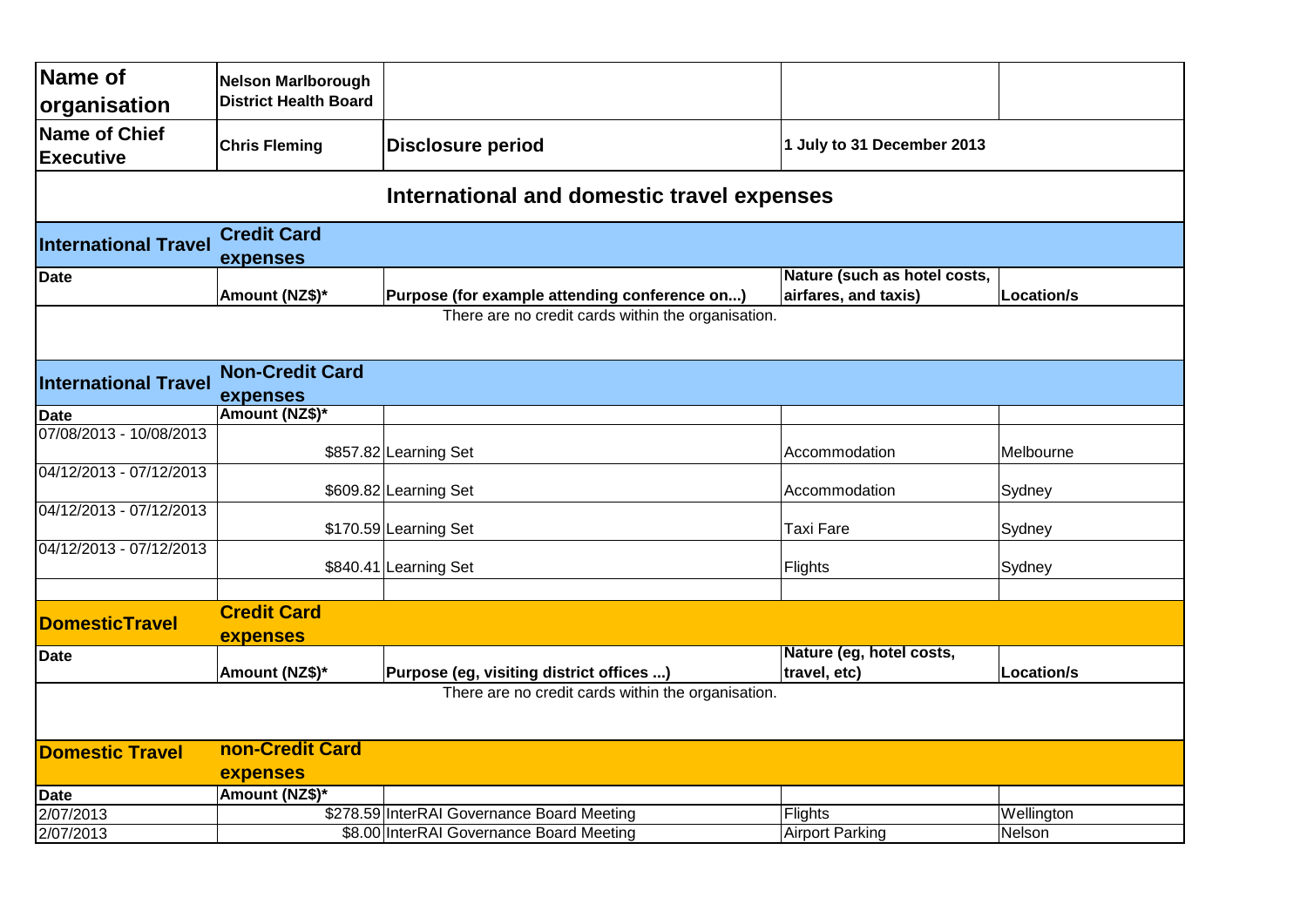| 2/07/2013               | \$67.20 InterRAI Governance Board Meeting                    | <b>Taxi Fare</b>                 | Wellington              |
|-------------------------|--------------------------------------------------------------|----------------------------------|-------------------------|
| 4/07/2013               | \$250.59 Meeting with Minister                               | <b>Flights</b>                   | Wellington              |
| 4/07/2013               | \$6.00 Meeting with Minister                                 | <b>Airport Parking</b>           | Nelson                  |
| 11/07/2013              | \$8.00 Interview Panel for MOH Wellington                    | <b>Airport Parking</b>           | Nelson                  |
| 11/07/2013              | \$72.80 Interview Panel for MOH Wellington                   | Taxi Fare                        | Wellington              |
| 17/07/2013              | \$13.00 Auckland Meetings                                    | <b>Airport Parking</b>           | Nelson                  |
| 29/07/2013              | \$403.39 National CEOs Meeting                               | Flights and Accommodation        | Wellington              |
| 29/07/2013              | \$15.00 National CEOs Meeting                                | <b>Airport Parking</b>           | Nelson                  |
| 07/08/2013 - 10/08/2013 |                                                              |                                  |                         |
|                         | \$30.00 Learning Set                                         | <b>Airport Parking</b>           | Nelson                  |
| 07/08/2013 - 10/08/2013 |                                                              |                                  |                         |
|                         | \$129.70 Learning Set                                        | <b>Taxi Fare</b>                 | Melbourne               |
| 14/08/2013              | \$16.00 HOP Steering Group Meeting                           | <b>Airport Parking</b>           | Nelson                  |
| 14/08/2013              | \$62.20 HOP Steering Group Meeting                           | <b>Taxi Fare</b>                 | Wellington              |
| 19/08/2013              | \$8.00 DHBSS Exec Meeting                                    | <b>Airport Parking</b>           | Nelson                  |
| 19/08/2013              | \$67.80 DHBSS Exec Meeting                                   | Taxi Fare                        | Wellington              |
| 22/08/2013              | \$257.60 InterRAI ARC Steering Group Meeting                 | <b>Flights</b>                   | Wellington              |
| 22/08/2013              | \$7.00 InterRAI ARC Steering Group Meeting                   | <b>Airport Parking</b>           | Nelson                  |
| 22/08/2013              | \$83.90 InterRAI ARC Steering Group Meeting                  | <b>Taxi Fare</b>                 | Wellington              |
| 26/08/2013              | \$537.05 SI ALT Meeting / Blenheim Board Meetings            | <b>Flights and Accommodation</b> | Christchurch/Blenheim   |
| 26/08/2013              | \$16.00 SI ALT Meeting                                       | <b>Airport Parking</b>           | Nelson                  |
| 26/08/2013              | \$20.00 Blenheim Airport to Wairau Hospital with Board Chair | <b>Taxi Fare</b>                 | Blenheim                |
| 26/08/2013              | \$81.90 SI ALT Meeting                                       | <b>Taxi Fare</b>                 | Christchurch            |
| 28/08/2013              | \$16.00 NZACA Conference                                     | <b>Airport Parking</b>           | Nelson                  |
| 5/09/2013               | \$313.58 Joint ARC Steering Group Meeting                    | <b>Flights</b>                   | Wellington              |
| 5/09/2013               | \$8.00 Joint ARC Steering Group Meeting                      | <b>Airport Parking</b>           | Nelson                  |
| 5/09/2013               | \$34.90 Joint ARC Steering Group Meeting                     | <b>Taxi Fare</b>                 | Wellington              |
| 9/09/2013               | \$324.09 National CEOs Meeting                               | <b>Flights</b>                   | Wellington              |
| 9/09/2013               | \$8.00 National CEOs Meeting                                 | <b>Airport Parking</b>           | Nelson                  |
| 16/09/2013              | \$115.00 Golden Bay Meetings                                 | Accommodation                    | Golden Bay              |
| 19/09/2013              | \$35.00 Airport to Hospital                                  | <b>Taxi Fare</b>                 | Nelson                  |
| 26/09/2013              | \$285.59 InterRAI Steering Group Meeting                     | Flights                          | Wellington              |
| 26/09/2013              | \$7.00 InterRAI Steering Group Meeting                       | <b>Airport Parking</b>           | Nelson                  |
| 26/09/2013              | \$89.60 InterRAI Steering Group Meeting                      | <b>Taxi Fare</b>                 | Wellington              |
| 28/09/2013              | \$150.00 Carparking Access Card                              | <b>Airport Parking</b>           | Nelson                  |
| 28/09/2013              | \$20.00 Cost of Access Card for Carparking                   | <b>Airport Parking</b>           | Nelson                  |
| 30/09/2013              | \$471.10 SI ALT Meeting / DHB Executive Meeting              | <b>Flights and Accommodation</b> | Christchurch/Wellington |
| 30/09/2013              | \$127.90 SI ALT Meeting / DHB Executive Meeting              | <b>Taxi Fare</b>                 | Christchurch/Wellington |
| 1/10/2013               | \$32.80 DHB Executive Meeting                                | <b>Taxi Fare</b>                 | Wellington              |
| 21/10/2013              | \$292.59 MOH/DHB Joint Chairs and CEs Leadership Meeting     | Flights                          | Wellington              |
| 18/11/2013              | \$11.00 Auckland Meetings                                    | <b>Airport Parking</b>           | Nelson                  |
|                         |                                                              |                                  |                         |